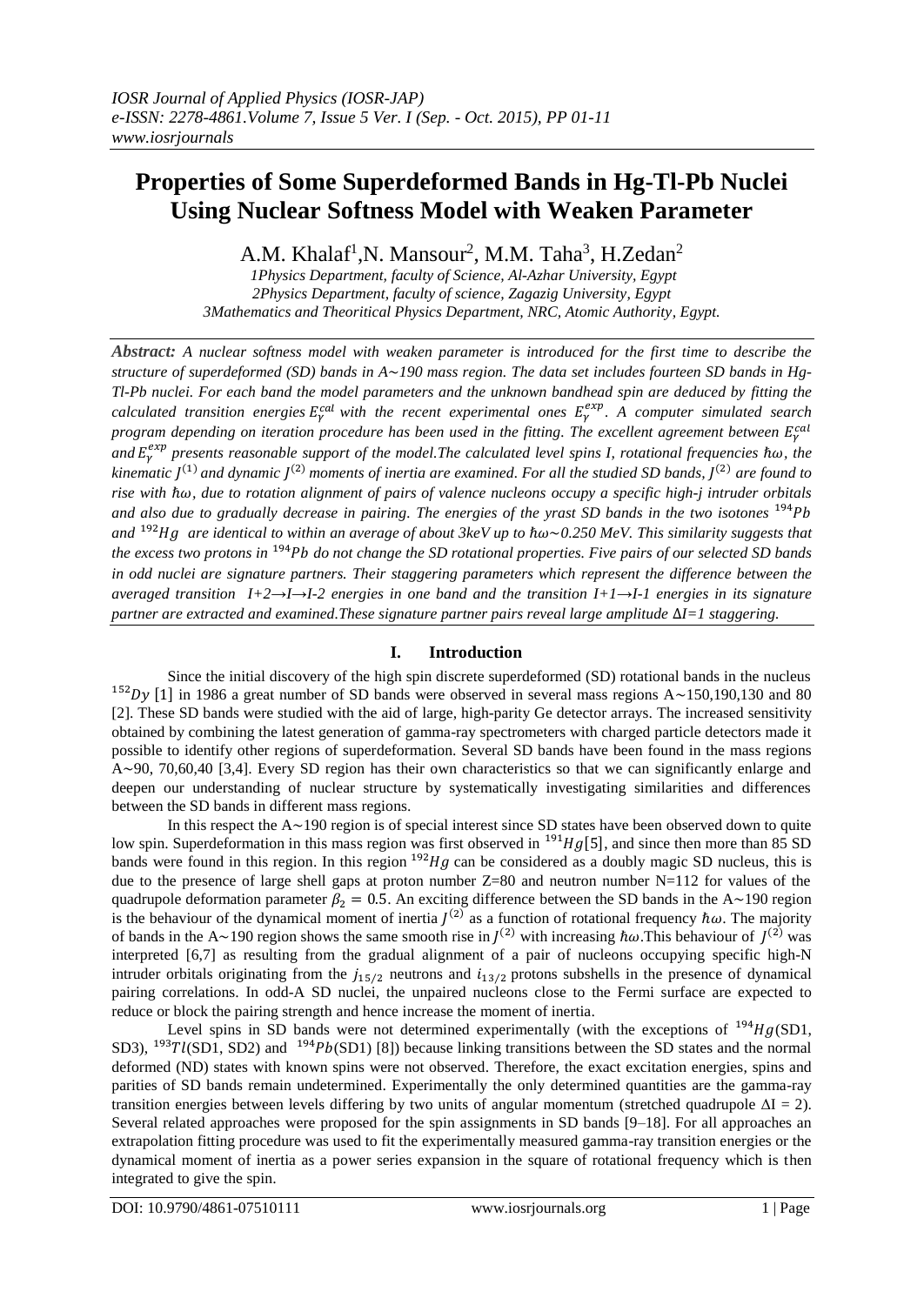An exciting aspects of SD studies were the discovery of identical bands (IB's) phenomenon [19], whereby a pair of SD bands with very nearly identical transition energies were observed in nuclei having a different mass number. This requires that the dynamical moment of inertia in the two bands is identical. In the A~190 mass regions Stephens et al [20] used the near-integer alignment spin of these bands relative to one another as evidence from quantized psudospin alignment and also introduced the spin independent incremental alignment which depends only on gamma-ray energies. Several explanations [15,17,21-24] were put forward to understand the origin of the IB's phenomenon but none are fully satisfactory.

It was found that the majority of SD bands observed in odd-A, odd-odd and excited SD bands in eveneven nuclei are signature partner SD bands, and it was interesting that the bandhead moments of each signature partner SD bandare almost identical. In A~190 mass region most signature partner pairs of SD odd-A nuclei exhibit  $\Delta I = 1$  staggering with large amplitude splitting [13,16,25-27].

The main purpose of the present work is twofold. The first is to propose an energy formula for SD bands and to assign the unknown level spins for SD bands in  $A \sim 190$  region and then calculate transition energies, rotational frequencies, kinematic and dynamic moments of inertia. The second objective is to analyse the theoretical calculations to investigate some properties like the behaviour of dynamical moment of inertia, the identical bands and the ΔI=1 staggering in odd-A SD nuclei. The paper originates as follows.

#### **II. Outline of the Model**

The excitation energy of an axially symmetric nucleus can be described by the rigid rotor model

$$
E(I) = \frac{\hbar^2}{2J}I(I+1)
$$
 (1)

Here J is the moment of inertia for an axially symmetric even mass nucleus for the angular momentum I. An extension of this rotational model was chosen in order to take into account the nuclear softness parameter  $\sigma$ , which measures the relative initial variation of J with respect to I.

$$
\sigma = [J^{-1} dJ/dI]_{I=I_0}
$$
 (2)

The moment of inertia J can be written in terms of the softness parameter  $\sigma$  as:

$$
J = J_0(1 + \sigma I) \tag{3}
$$

Substituting in equation (1) yield:

$$
E(I) = \frac{\hbar^2}{2J_0} \left[ \frac{1}{1 + \sigma I} I(I + 1) \right]
$$
 (4)

This formula contains only two parameters  $J_0$  and  $\sigma$  and denoted as NS2.

In this paper an extension is chosen in order to take into account the pairing correlations.

A weaken parameter (a) is introduced for the first time to reduce the pairing correlations and describe the SD bands. The excitation energy become:

$$
E(I) = \frac{\hbar^2}{2J_0} \left[ \frac{1}{(1-a) + \sigma I} I(I+1) \right]
$$
 (5)

This new formula contains three parameters and is denoted by NS3.For the SD bands gamma-ray transition energies are the only spectroscopic information universally available. Equation (5) leading to a form for the transition energies

$$
E_{\gamma}(I) = E(I) - E(I - 2)
$$
  
=  $A \left[ \frac{I(I + 1)}{(1 - a) + \sigma I} - \frac{(I - 2)(I - 1)}{(1 - a) + \sigma (I - 2)} \right]$  (6)

with  $A = \hbar^2 / 2J_0$ 

DOI: 10.9790/4861-07510111 www.iosrjournals.org 2 | Page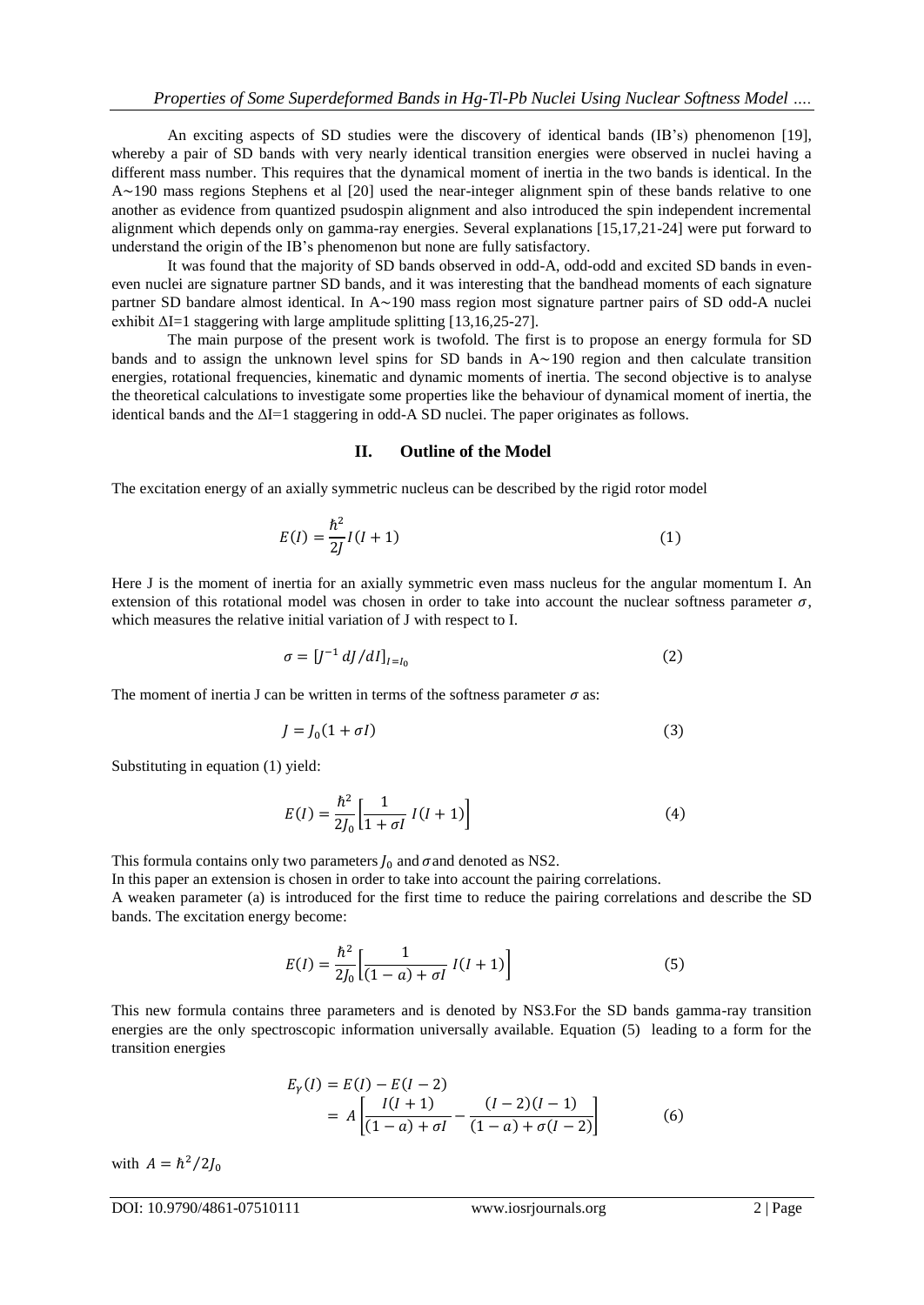### **III. Theoretical Aspects**

In the framework of nuclear collective rotational model with  $K = 0$ , where K is the projection of angular momentum I along the symmetry axis, the rotational frequency  $\hbar\omega$  is defined as the derivative of the excitation energy E (I) with respect to the angular momentum  $\hat{I} = \sqrt{I(I + 1)}$ 

$$
\hbar\omega = \frac{dE(I)}{d\hat{I}}\tag{7}
$$

That is  $\hbar\omega$  is not directly measurable but it is related to the observed excitation energy and angular momentum by the canonical relation (7).

Two possible types of moments of inertia which reflects two different aspects of nuclear dynamics, are usually considered. The kinematic  $J^{(1)}$  and the dynamic $J^{(2)}$  moments of inertia defined by

$$
\frac{J^{(2)}}{\hbar^2} = \hat{I} \left( \frac{dE}{d\hat{I}} \right)^{-1} = \frac{\hat{I}}{\hbar \omega}
$$
\n(8)

$$
\frac{J^{(2)}}{\hbar^2} = \left(\frac{d^2 E}{d\hat{l}^2}\right)^{-1} = \frac{1}{\hbar^2} \frac{1}{\omega} \frac{dE}{d\omega} = \frac{1}{\hbar} \frac{d\hat{l}}{\hbar \omega} \tag{9}
$$

The two moments of inertia are obviously dependent. One has

$$
J^{(2)} = J^{(1)} + \omega \frac{dJ^{(2)}}{d\omega} \tag{10}
$$

In particular for a rigid nuclear rotor, we should obtain

$$
J^{(2)} = J^{(1)} = J_{rigid}
$$
 (11)

Experimentally, for the SD bands, gamma-ray transition energies are the only spectroscopic information available. To compare the structure of these SD bands, information about their gamma-ray transition energies are commonly translated into values of rotational frequency  $\hbar\omega$  and dynamical moment of inertia  $J^{(2)}$  as:

$$
\hbar \omega = \frac{1}{4} \left[ E_{\gamma} (I + 2) + E_{\gamma} (I) \right] (MeV) \tag{12}
$$

$$
J^{(2)} = \frac{4}{E_{\gamma}(I+2) - E_{\gamma}(I)} \quad (\hbar^2 MeV^{-1})
$$
 (13)

where  $E\gamma$  in units of MeV

After extracting the level spins, the kinematic moment of inertia  $J^{(1)}$  can be given by

$$
J^{(1)} = \frac{2I - 1}{E_{\gamma}(I)} (\hbar^2 MeV^{-1})
$$
\n(14)

It is seen that whereas  $J^{(1)}$  depends on I proposition,  $J^{(2)}$  does not.

The incremental alignment∆i is angular momentum between two nuclei A and B, where A represents the nucleus of interest and B is the reference nucleus. It is defined as [20]:

$$
\Delta i_{AB} = 2 \frac{\Delta E \gamma}{\Delta E_{\gamma}^{ref}} \tag{15}
$$

 $\Delta E_y$  is obtained by substituting the transition energy in band A of interest from the closest transition energy in the reference band B

$$
\Delta E_{\gamma} = E_{\gamma}^A (I + 2) - E_{\gamma}^B (I) \tag{16}
$$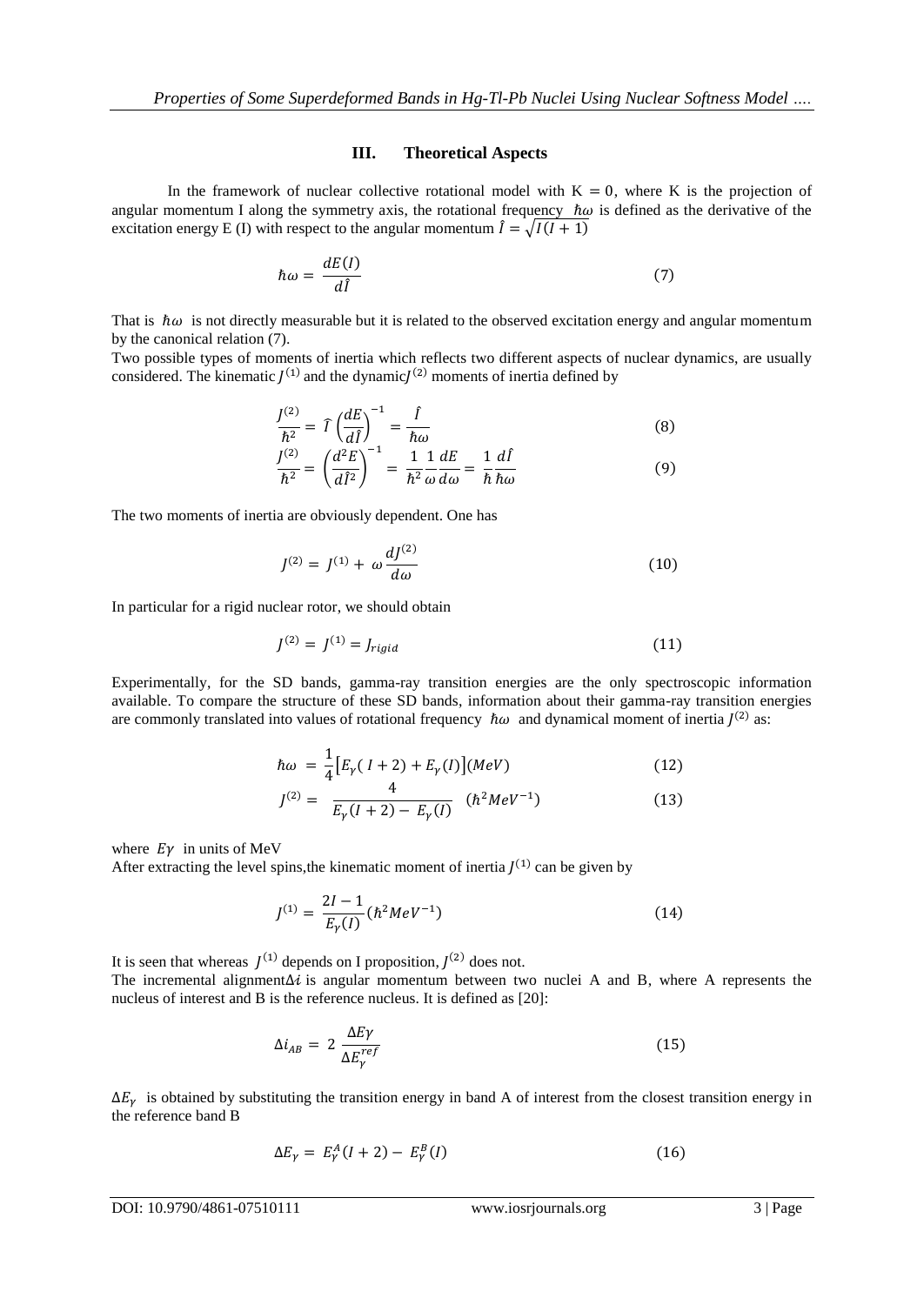and  $\Delta E_{\gamma}^{ref}$  is calculated as the energy difference between the two closest transitions in the reference SD band

$$
\Delta E_{\gamma}^{ref} = E_{\gamma}^{B} (I+2) - E_{\gamma}^{B} (I) \tag{17}
$$

The incremental alignment  $\Delta i$  value is spin independent and only dependent on the relationship between the gamma-rays in the SD band of interest and that of the reference band. The constant value of  $\Delta t$  implies similar moments of inertia, which is a strong sign that the high N intruder content is identical. For signature partners  $\Delta i = 1\hbar$ .

#### **IV. Superdeformed Identical Bands**

The discovery of SD rotational bands in nuclei differing in mass number having almost identical gamma transition energies to within an average of about 1-3 keV has generated considerable interest [19]. Although many explanations were proposed [15,17,21-24] to interpret the existence of identical bands IB's (assuming the occurrence of such IB's to be a specific property of SD nuclei), a satisfactory explanation is still lacking. Since the transition energy  $E_y$  is very nearly twice the rotational frequency  $\hbar\omega$  this means that  $\hbar\omega$  for the IB's are very similar and also implies that the dynamical moment of inertia  $J^{(2)}$  are almost equal. There are even more examples of IB's in A~190 region as an example the yrast SD bands in <sup>194</sup>Pb and <sup>192</sup>Hg are almost identical.

 To determine whether a pair of SD bands is identical or not, one can extract the difference between transition energies  $\Delta E_\gamma$  and plotted it versus  $\hbar\omega$  or  $E_\gamma$ . On average the deviation is less than 2keV. Also one can compare their dynamical moments of inertia  $J^{(2)}$  The incremental alignment  $\Delta i$  is a useful tool to select IB's bands and predict  $\nu$ -ray energies of SD bands.

## **V. The ΔI = 1 Staggering in Transition Energies of Signature Partners Pairs in Odd-SD Nuclei**

Most of single-particle orbitals which lie near Fermi surface at  $Z=80 (5/2 + [642], 7/2 - [514])$  and N=112 (5/2 - [752], 9/2 + [624], 6/2 – [512]) have large projection quantum number Ω. In SD nuclei, the coupling of the valence particles to the deformed core is much stronger than the Coriolisforce and the valence particles adiabatically follow the rotational motion of the core and the SD nucleus obey the strong coupling limit.

To explore more clearly the  $\Delta I=1$  staggering in signature partner pairs of odd SD bands, one must extract the difference between the average transitions I+1→I-1 and I-1→I-3 energies in one band and the transition I→I-2 energy in the signature partner

$$
\Delta^2 E_{\gamma}(I-1) = \frac{1}{2} \left[ E_{\gamma}(I+1) + E_{\gamma}(I-1) \right] - E_{\gamma}(I) \tag{18}
$$

where

$$
E_{\gamma}(I) = E(I) - E(I - 2)
$$
\n(19)

#### **VI. Numerical Calculations and Discussion**

In this section, fourteen SD bands in Hg, Tl, Pb nuclei in the region A  $\sim$  190 mass region are considered. These SD bands are namely:  $^{191}Hg(SD2, SD3)$ ,  $^{192}Hg(SD1)$ ,  $^{193}Tl(SD1, SD2)$ ,  $^{192}Pb(SD1)$ , <sup>193</sup>Pb(SD3, SD4, SD5, SD6), <sup>194</sup>Pb(SD1)<sup>195</sup>Pb(SD3, SD4), and <sup>196</sup>Pb(SD1). In our calculations, all gammaray transition energies are assumed from spin I+2 to spin I ( $E<sub>\gamma</sub>$  (I+2  $\rightarrow$  I)). For each SD band the optimized best model parameters A,a,  $\sigma$  and the bandhead spin  $I_0$  have been calculated from adopted best iteration procedure [15,18], by fitting the calculated with the experimental transition energies using a computer simulated search program. The quality of the fitting is indicated by standard root mean square deviation  $\gamma$ 

$$
\chi = \left[\frac{1}{N} \sum_{i=1}^{N} \left( \frac{E_{\gamma}^{exp}(I_i) - E_{\gamma}^{cal}(I_i)}{\Delta E_{\gamma}^{exp}(I_i)} \right)^2 \right]^{1/2}
$$
(20)

where N is the number of the data points entering into the fitting procedure and  $\Delta E_{\gamma}^{exp}(I_i)$  are the experimental errors in transition energies.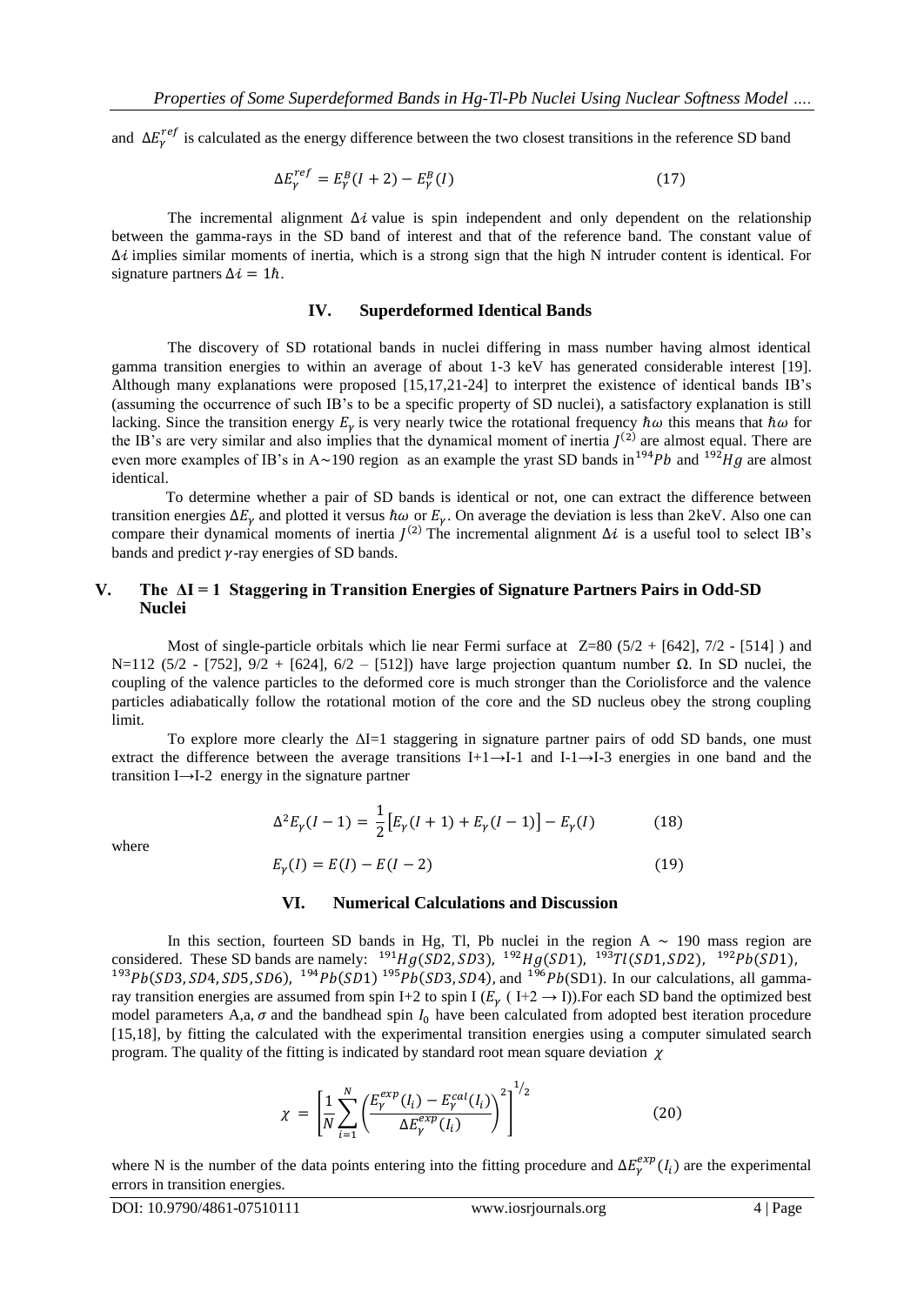The deviation  $\chi$  for each SD band is around 1 keV or smaller. The bandhead spin  $I_0$  is adjusted to the nearest half integer. Table (1) gives the model parameters A, a,  $\sigma$  obtained by the best fitting procedure, the correct bandhead level spin  $I_0$  and also the lowest experimental transition energy  $E_\gamma (I_0 + 2 \rightarrow I_0)$  is listed in the first column) for all our selected SD bands. Using the parameters adopted in Table (1) the transition energies  $E_{\gamma}(I)$ , rotational frequencies  $\hbar \omega$ , the kinematic  $J^{(1)}$  and dynamic  $J^{(2)}$  moments of inertia are calculated. The calculated  $E_{\gamma}(I)$  are consistent very well with the experimental ones. The systematic behaviour of  $J^{(1)}$  and  $J^{(2)}$ seems to be very useful to understand the properties of SD bands especially  $J^{(2)}$ . The moments of inertia  $J^{(1)}$  and  $J^{(2)}$  are plotted as a function of  $\hbar \omega$  in Figures (1,2).

**Table** (1). The adopted best fit model parameters  $A, a, \sigma$  and the suggested bandhead level spin  $I_0$  for our selected SD bands in  $A \sim 190$  region. The experimental lowest transition energy  $E_{\gamma(I_0+2\to I_0)}$  for each SD band is also shown.

| SD Bands        | $E_{\gamma(I_0+2\to I_0)(keV)}$ | A(keV)  | a       | σ                        | $I_0$          |
|-----------------|---------------------------------|---------|---------|--------------------------|----------------|
|                 |                                 |         |         |                          |                |
| $^{191}Hg(SD2)$ | 252.4                           | 4.03988 | 0.25367 | $1.23080 \times 10^{-3}$ | 10.5           |
| (SD3)           | 272.0                           | 3.89957 | 0.27986 | $1.31380 \times 10^{-3}$ | 10.5           |
| 1937l(SD1)      | 206.6                           | 3.90015 | 0.27042 | $1.28503 \times 10^{-3}$ | 8.5            |
| (SD2)           | 227.3                           | 4.08216 | 0.23353 | $1.15934 \times 10^{-3}$ | 9.5            |
| $^{193}Pb(SD3)$ | 251.5                           | 4.20422 | 0.21786 | $1.09947 \times 10^{-3}$ | 10.5           |
| (SD4)           | 273.0                           | 3.86130 | 0.29044 | $1.34280 \times 10^{-3}$ | 11.5           |
| $^{193}Pb(SD5)$ | 213.2                           | 4.00128 | 0.26634 | $1.27229 \times 10^{-3}$ | 8.5            |
| (SD6)           | 234.6                           | 3.91432 | 0.28455 | $1.32664 \times 10^{-3}$ | 9.5            |
| $^{195}Pb(SD3)$ | 198.2                           | 3.89056 | 0.29353 | $1.35097 \times 10^{-3}$ | 7.5            |
| (SD4)           | 213.5                           | 3.88781 | 0.29497 | $1.35470 \times 10^{-3}$ | 8.5            |
| $^{192}Hg(SD1)$ | 214.4                           | 3.77663 | 0.33938 | $1.44435 \times 10^{-3}$ | 8              |
| 192Pb(SD1)      | 214.8                           | 3.47910 | 0.39877 | $1.45584 \times 10^{-3}$ | 8              |
| $^{194}Pb(SD1)$ | 124.9                           | 3.83197 | 0.32848 | $1.42740 \times 10^{-3}$ | $\overline{4}$ |
| 196Pb(SD1)      | 171.4                           | 3.93700 | 0.32448 | $1.42028 \times 10^{-3}$ | 6              |
|                 |                                 |         |         |                          |                |

The experimental data are taken from Ref. [4]. From the figures we noticea gradual tendency of increasing of  $J^{(1)}$  and  $J^{(2)}$  versus variation of  $\hbar\omega$  can be reproduced in all studied SD bands. This rise is due to the alignment of angular momentum of a pair of nucleons occupied high intruder orbital and from the gradual disappearance of pairing correlations with increasing  $\hbar\omega$ . The kinematic moment of inertia  $J^{(1)}$  is found to be smaller than that of the dynamic moment of inertia  $J^{(2)}$ . The  $J^{(2)}$  moment of inertia for  $194Pb$  and  $192Hg$  are very similar and higher than for  $196Pb$  for similar frequencies. We also notice that the calculated  $J^{(2)}$  in bands 2,3 of  $191Hg$  are similar to that of the lowest SD band in  $192Hg$  since all these bands have the same content in intruder orbitals, four N=6  $(i_{13/2})$  protons and four N=7  $(j_{15/2})$  neutrons (the average value of  $J^{(2)}$  for <sup>191</sup>Hg(SD2, SD3) are 110  $\hbar^2 M eV^{-1}$ , 113 $\hbar^2 MeV^{-1}$  respectively are close to the value reported for  $^{192}Hg(SD1)$  113  $\hbar^2MeV^{-1}$ .

At low frequencies, the signature partner SD bands in  $^{193}Tl(SD1, SD2)$  have higher  $J^{(2)}$  values compared to the isotones  $N = 112^{-192}Hg(SD1)$  and  $194Pb(SD1)$  due to the Pauli blocking effect that reduces superfluidity and hence increases  $J^{(2)}$  for higher  $\hbar \omega$ ,  $J^{(2)}$  exhibit in <sup>193</sup>Tl(SD1,SD2) saturation and then a smooth turnover of the  $J^{(2)}$  can be seen around  $\hbar \omega = 0.36$  MeV, reflecting the combined effects of the proton pairing blocking and the complete  $j_{15/2}$  neutron alignment. The yrast SD bands in the two isotones ( $N =$ 112)<sup>192</sup>Hg and <sup>194</sup>Pbare populated at lower spins  $I_0 = 8\hbar$  and their calculated gamma-ray transition energies are very close which reproduce a pair of identical bands. This similarity suggests that the added two protons in  $194 Pb$  do not change the SD rotational properties in the observed frequency range.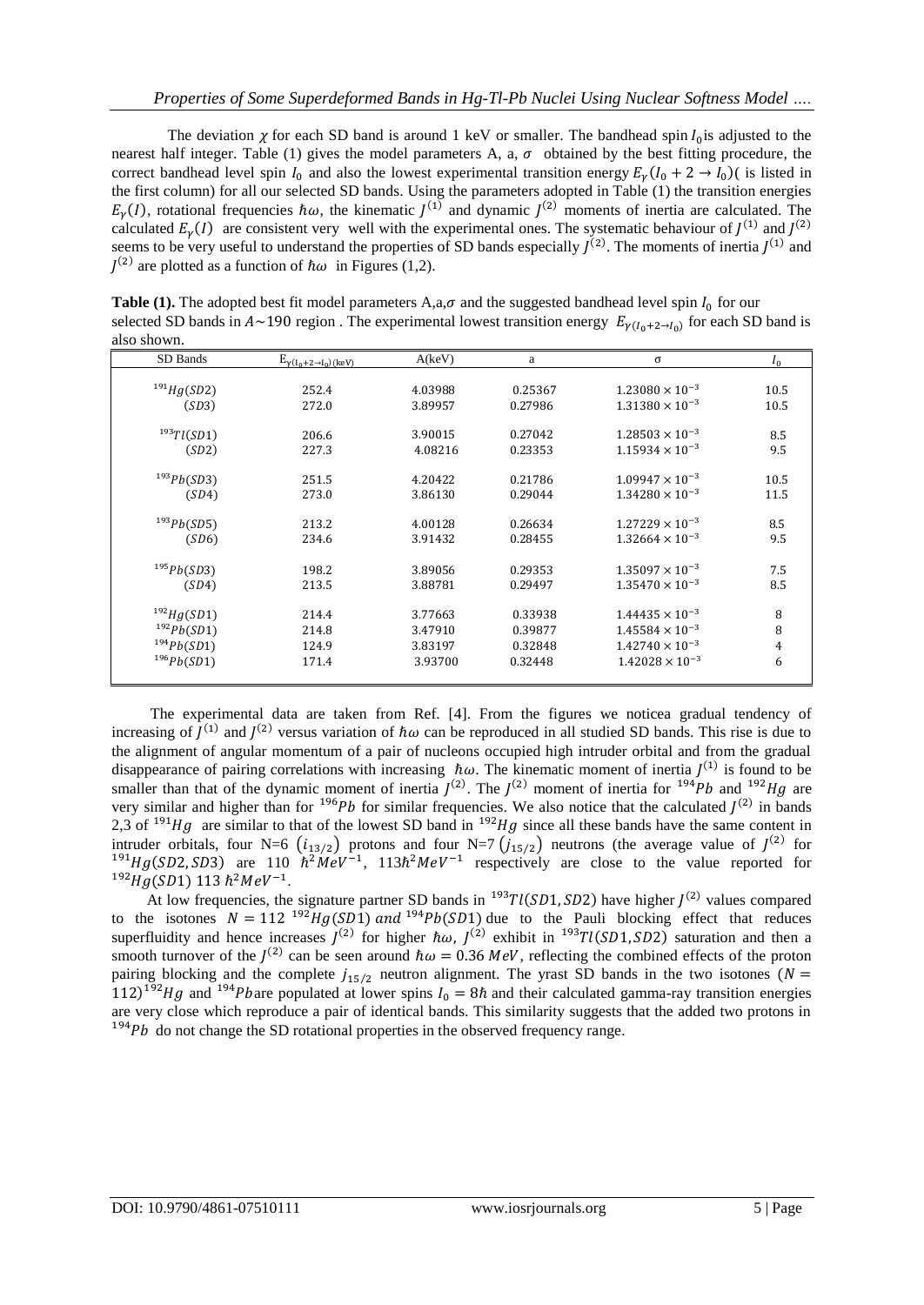

Fig. (1) The Calculated results of kinematics  $J^{(1)}$  (open circles) and the dynamic  $J^{(2)}$  (open squares) moments of inertia as a function of rotational frequency  $\hbar\omega$  for our SD bands and comparison with experimental  $J^{(2)}$  (closed circles with error bars). The experimental data are taken from Ref.[4].

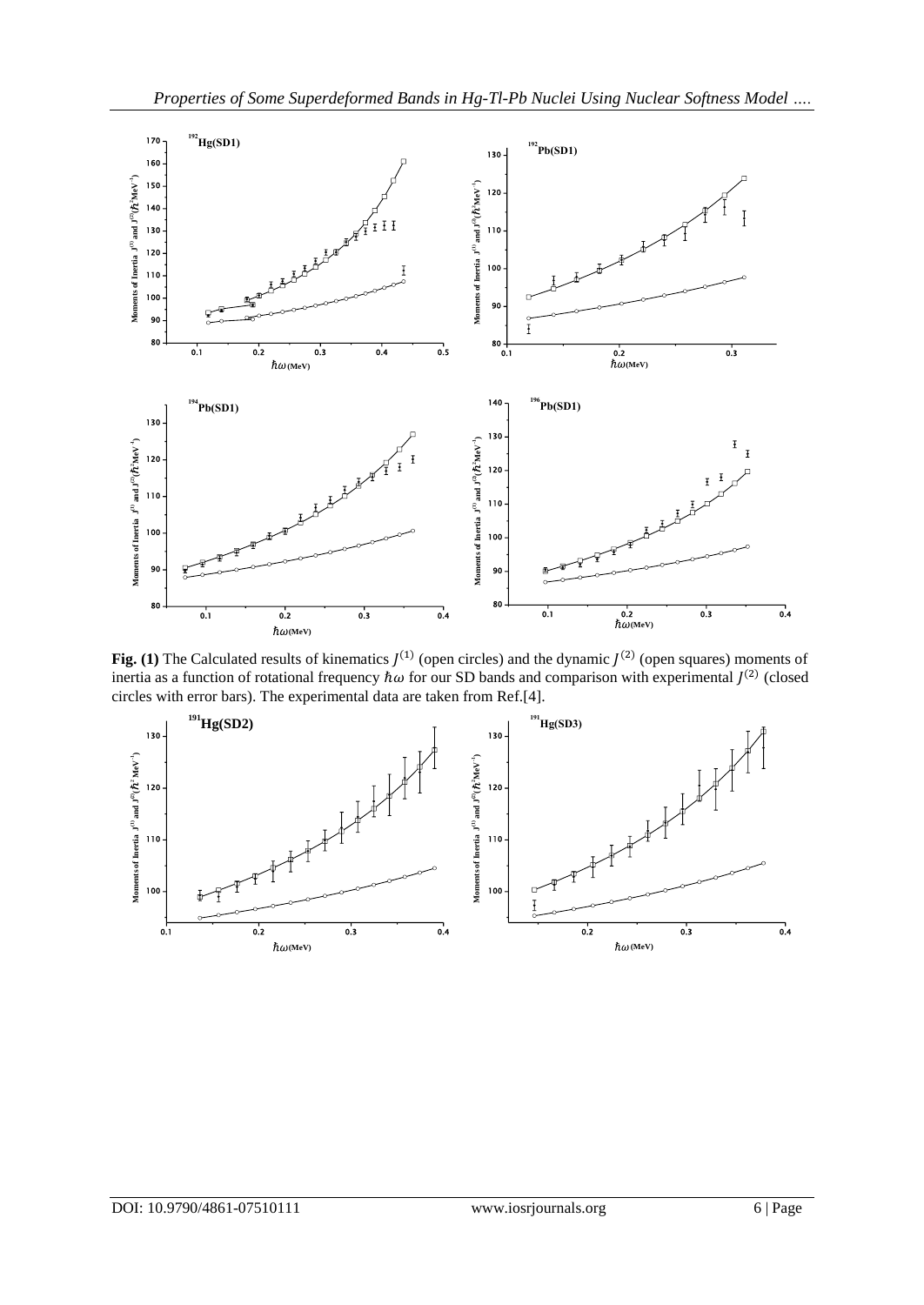

 $90 \frac{1}{0.1}$ 

0.1 0.2 0.3 0.4

 $90\frac{1}{0.1}$ 

0.1 0.2 0.3 0.4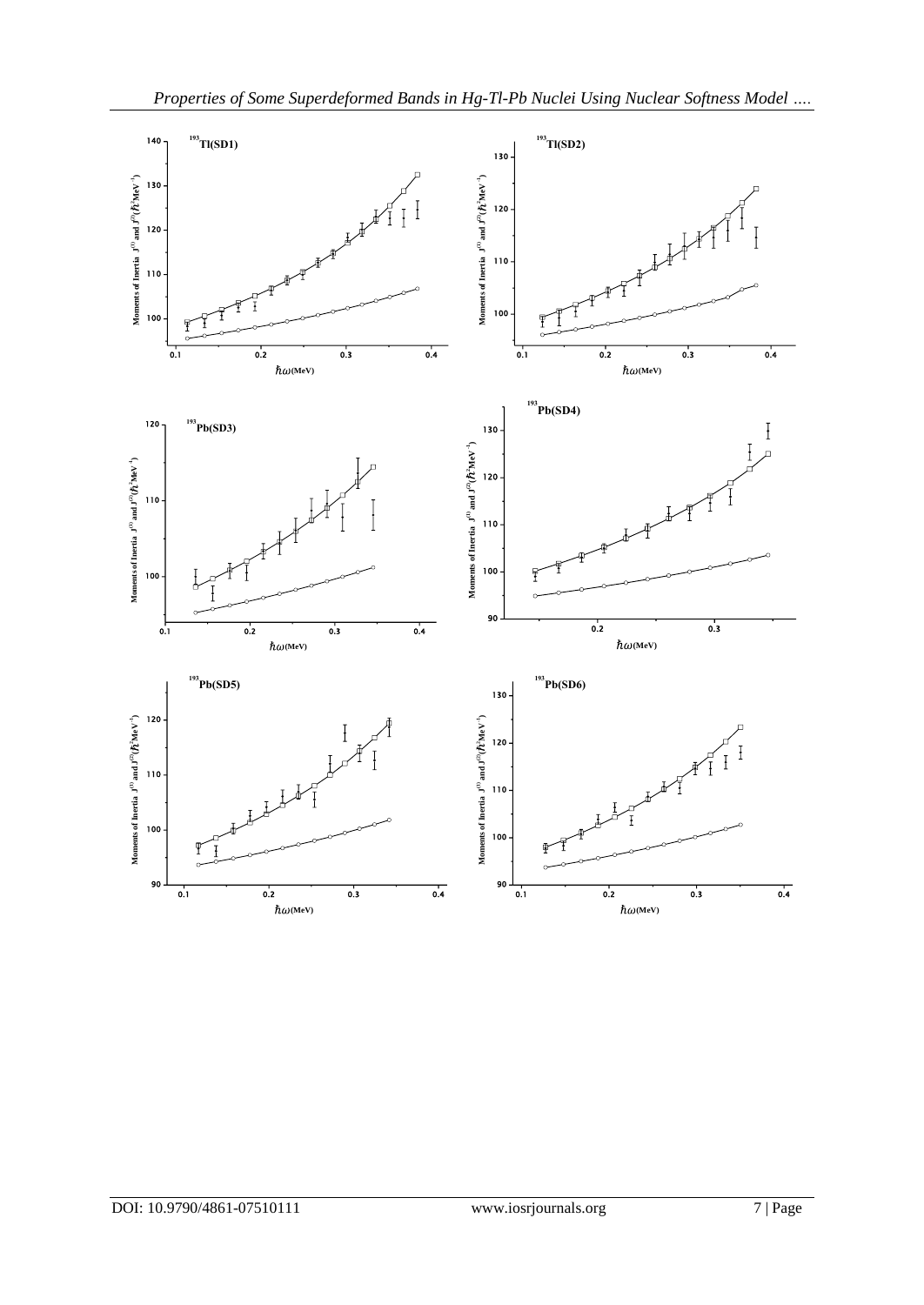

**Fig. (2)** The same as in Figure (1) but for theselectedsignature partners SD bands.

 The experimental data are taken from Ref.[4]. From the figures we notice a gradual tendency of increasing of  $J^{(1)}$  and  $J^{(2)}$  versus variation of  $\hbar\omega$  can be reproduced in all studied SD bands. This rise is due to the alignment of angular momentum of a pair of nucleons occupied high intruder orbital and from the gradual disappearance of pairing correlations with increasing  $\hbar\omega$ . The kinematic moment of inertia  $J^{(1)}$  is found to be smaller than that of the dynamic moment of inertia  $J^{(2)}$ . The  $J^{(2)}$  moment of inertia for <sup>194</sup>Pb and <sup>192</sup>Hg are very similar and higher than for  $196Pb$  for similar frequencies. We also notice that the calculated  $J^{(2)}$  in bands 2,3 of  $191Hg$  are similar to that of the lowest SD band in  $192Hg$  since all these bands have the same content in intruder orbitals, four N=6  $(i_{13/2})$  protons and four N=7  $(j_{15/2})$  neutrons (the average value of  $J^{(2)}$  for <sup>191</sup>Hg(SD2, SD3) are 110  $\hbar^2MeV^{-1}$ , 113 $\hbar^2MeV^{-1}$  respectively are close to the value reported for <sup>192</sup>Hg(SD1) 113  $\hbar^2 MeV^{-1}$ . At low frequencies, the signature partner SD bands in <sup>193</sup>Tl(SD1, SD2) have higher  $J^{(2)}$  values compared to the isotones  $N = 112^{192}Hg(SD1)$  and  $194Pb(SD1)$  due to the Pauli blocking effect that reduces superfluidity and hence increases  $J^{(2)}$  for higher  $\hbar \omega$ ,  $J^{(2)}$  exhibit in <sup>193</sup>Tl(SD1, SD2) saturation and then a smooth turnover of the  $J^{(2)}$  can be seen around  $\hbar \omega = 0.36$  MeV, reflecting the combined effects of the proton pairing blocking and the complete  $j_{15/2}$  neutron alignment. The yrast SD bands in the two isotones  $(N = 112)^{192}Hg$  and  $1^{94}Pb$  are populated at lower spins  $I_0 = 8\hbar$  and their calculated gamma-ray transition energies are very close which reproduce a pair of identical bands. This similarity suggests that the added two protons in  $194}Pb$  do not change the SD rotational properties in the observed frequency range. That is the high N intruder configuration ( $\pi$  6<sup>4</sup>, 7<sup>4</sup>) determine the properties of the SD core<sup>192</sup>Hg also is in <sup>194</sup>Pb. The differences in gamma-ray energies  $\Delta E_v$  between transitions in the two isotones are listed in Table (2) as a function of rotational frequency  $\hbar\omega$ .

Up to  $\hbar\omega \sim 0.30$  MeV, the  $\Delta E_v$  values are small and constant (0.5keV). However, they diverge for higher  $\hbar\omega$ . Also the behaviour of the identical bands  $^{194}Hg(SD1)$  and  $^{194}Pb(SD1)$  can be seen in the plot of dynamical moment of inertia  $J^{(2)}$  against rotational frequency  $\hbar\omega$ . A very similar  $J^{(2)}$  is observed for the two SD bands (see Figure(1)).

The  $192Hg$  is a doubly magic SD nucleus due to the presence of a large shell gap in the Woods – Saxon single particle diagram at deformation in the range  $\beta_2 = 0.45 - 0.55$  for proton number  $Z = 80$  and neutron number  $N = 112$ . So that to compare SD bands in  $A \sim 190$  region, we take <sup>192</sup>Hg as a reference SD band.

The incremental alignment  $\Delta i$  is plotted in Figure (3) relative to the yrast band in <sup>192</sup>Hg against rotational frequency  $\hbar \omega$  for <sup>194</sup>Pb(SD1) and the two signature partner pairs <sup>191</sup>Hg(SD2, SD3) and  $193Pb(SD3, SD4)$ .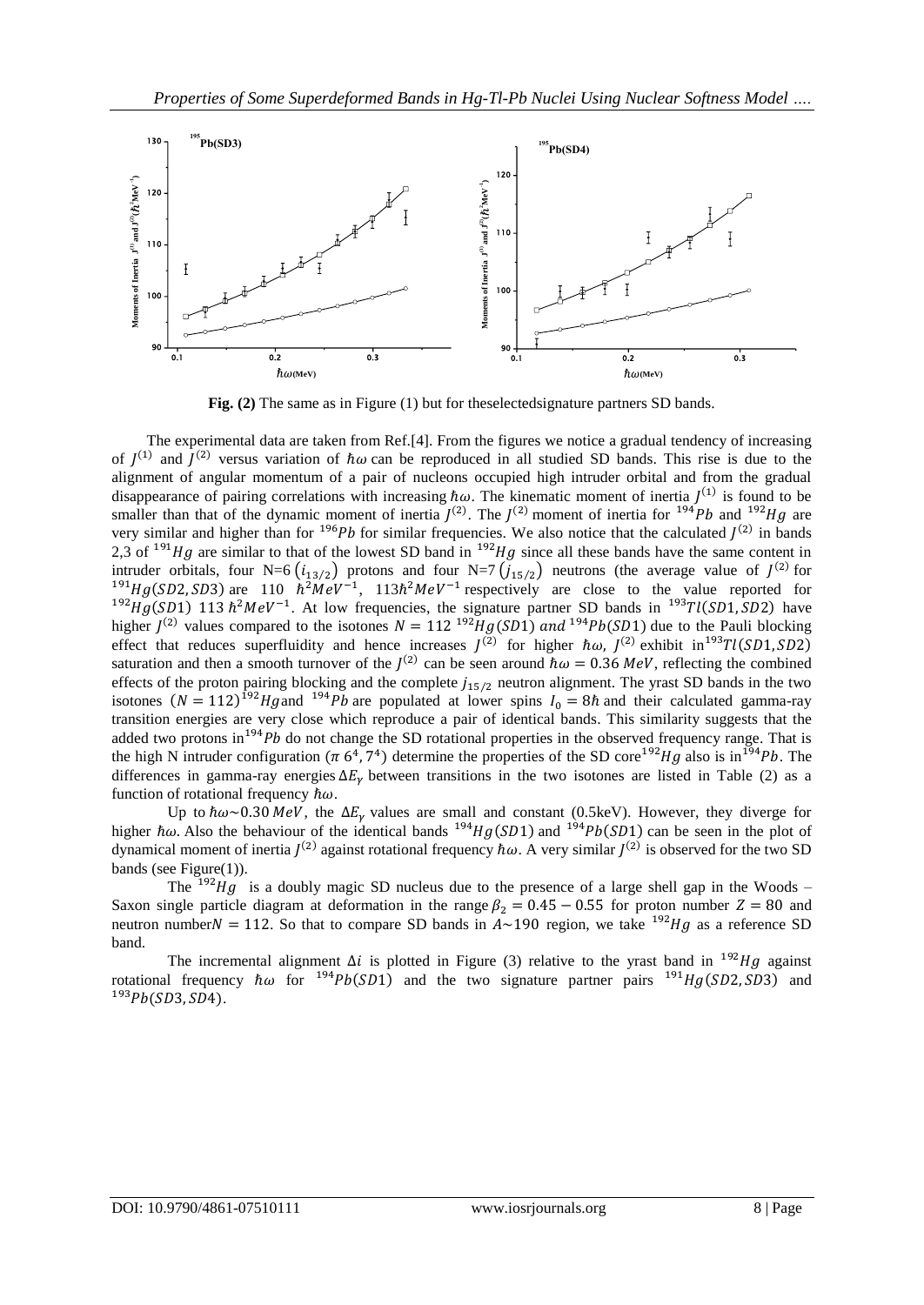

Fig. (3) incremental alignment  $\Delta i$  as a function of rotational frequency  $\hbar \omega$  for <sup>194</sup>Pb(SD1) and the two signature partner pairs<sup>191</sup>Hg(SD2,SD3),<sup>193</sup>Pb(SD3,SD4) with <sup>192</sup>Hg(SD1) as a reference.

In order to investigate  $\Delta I = 1$  staggering in our signature partner pairs <sup>191</sup>Hg(SD2, SD3), <sup>193</sup>Tl(SD1, SD2), <sup>193</sup>Pb(SD3, SD4),<sup>193</sup>Pb(SD5, SD6),<sup>195</sup>Pb(SD3, SD4) the staggering parameters  $\Delta^2 E_\gamma (I-1)$  equation is determined for each signature partner pair and plotted as a function of spin I in Figure (4). Most of these signature partners show large amplitude staggering. In  $191Hg$ , band 2 and band 3 have been interpreted as signature partners built on the  $3/2 + [642]$  orbital. The signature partner pair <sup>195</sup>Pb(SD3, SD4) shows little signature splitting. It is interesting to note that the bandhead moments of inertia of each signature partner SD band are almost identical.

**Table(2).** Properties of the two identical bands  $^{192}Hg(SD1)$  and  $^{194}Pb(SD1)$ . Calculated rotational requencies  $\hbar\omega$ , transition energies  $E_{\nu}$  and the differences in  $E_{\nu}$  between the two isotones.

| ħω     | ာ<br>$E_v(keV)$              |         | $I^{(2)}(\hbar^2MeV^{-1})$   | $\Delta E_{\gamma}$ |
|--------|------------------------------|---------|------------------------------|---------------------|
| (MeV)  | $^{192}Hg(SD1)^{194}Pb(SD1)$ |         | $^{192}Hg(SD1)^{194}Pb(SD1)$ | (key)               |
| 0.1180 | 213.379                      | 212.792 | 93.519<br>93.571             | 0.587               |
| 0.1394 | 256.151                      | 255.540 | 95.222<br>95.247             | 0.611               |
| 0.1603 | 298.147                      | 297.547 | 97.080<br>96.972             | 0.600               |
| 0.1807 | 339.350                      | 338.796 | 98.819<br>99.022             | 0.554               |
| 0.2006 | 379.745                      | 379.274 | 101.089<br>100.786           | 0.471               |
| 0.2199 | 419.314                      | 418.962 | 103.289<br>102.878           | 0.352               |
| 0.2377 | 458.040                      | 457.843 | 105.649<br>105.113           | 0.197               |
| 0.2570 | 495.901                      | 495897  | 108.178<br>107.512           | 0.004               |
| 0.2748 | 532.877                      | 533.102 | 110.913<br>110.092           | $-0.225$            |
| 0.2922 | 568.941                      | 569.435 | 113.872<br>112.885           | $-0.494$            |
| 0.3091 | 604.068                      | 604.863 | 117.092<br>115.918           | $-0.795$            |
| 0.3257 | 638.229                      | 639.376 | 120.627<br>119.239           | $-1.147$            |
| 0.3420 | 671.389                      | 672.922 | 124.513<br>122.872           | $-1.533$            |
| 0.3579 | 703.514                      | 705.476 | 128.832<br>126.915           | $-1.962$            |
| 0.3733 | 734.562                      | 736.993 |                              | $-2.431$            |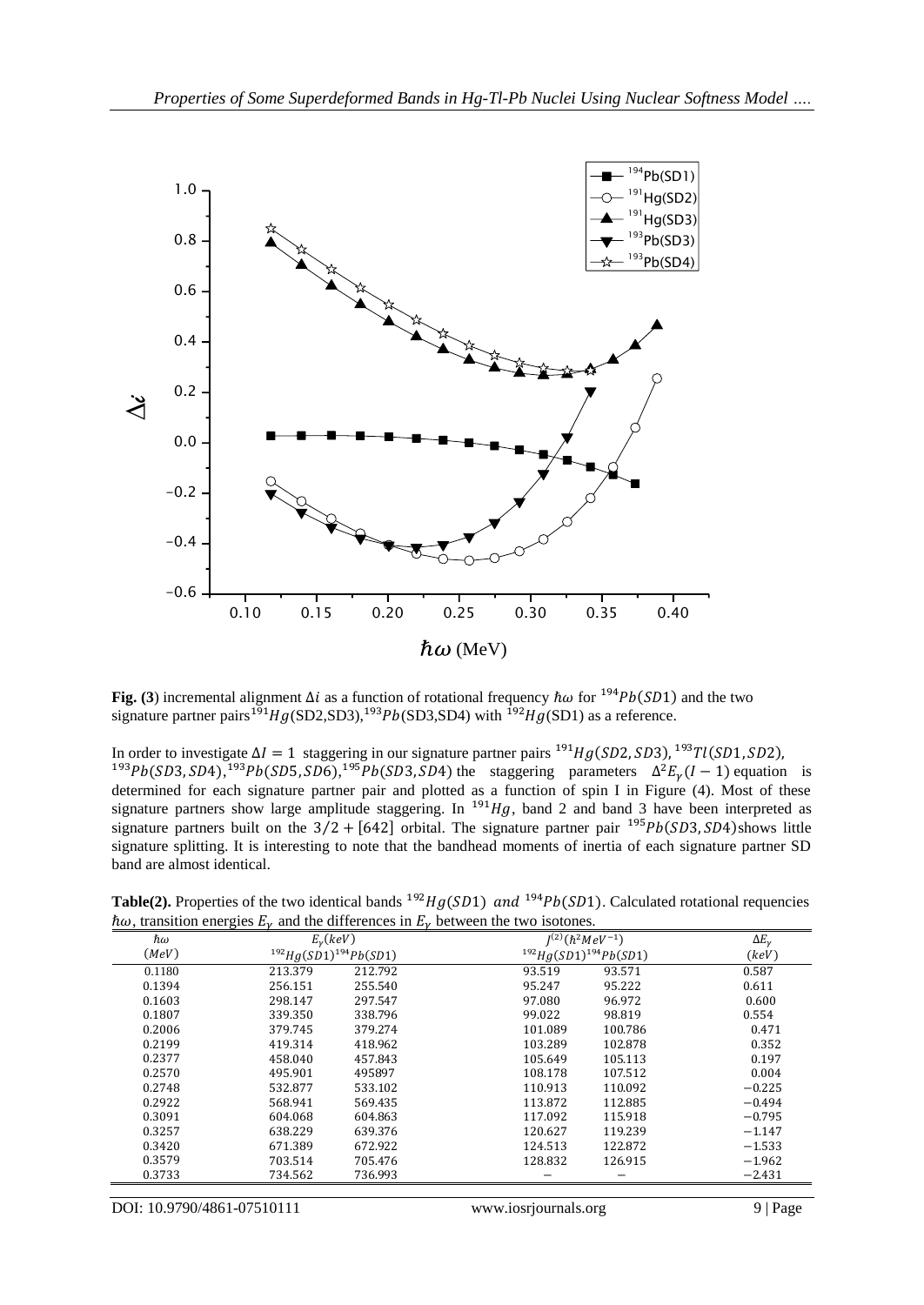

**Fig.(4)** The Calculated  $ΔI=1$  Staggering Parameter  $Δ^2E_γ$  versus  $E_γ$  for a signature partner five pairs of odd-A SD nuclei in the mass region A~190.